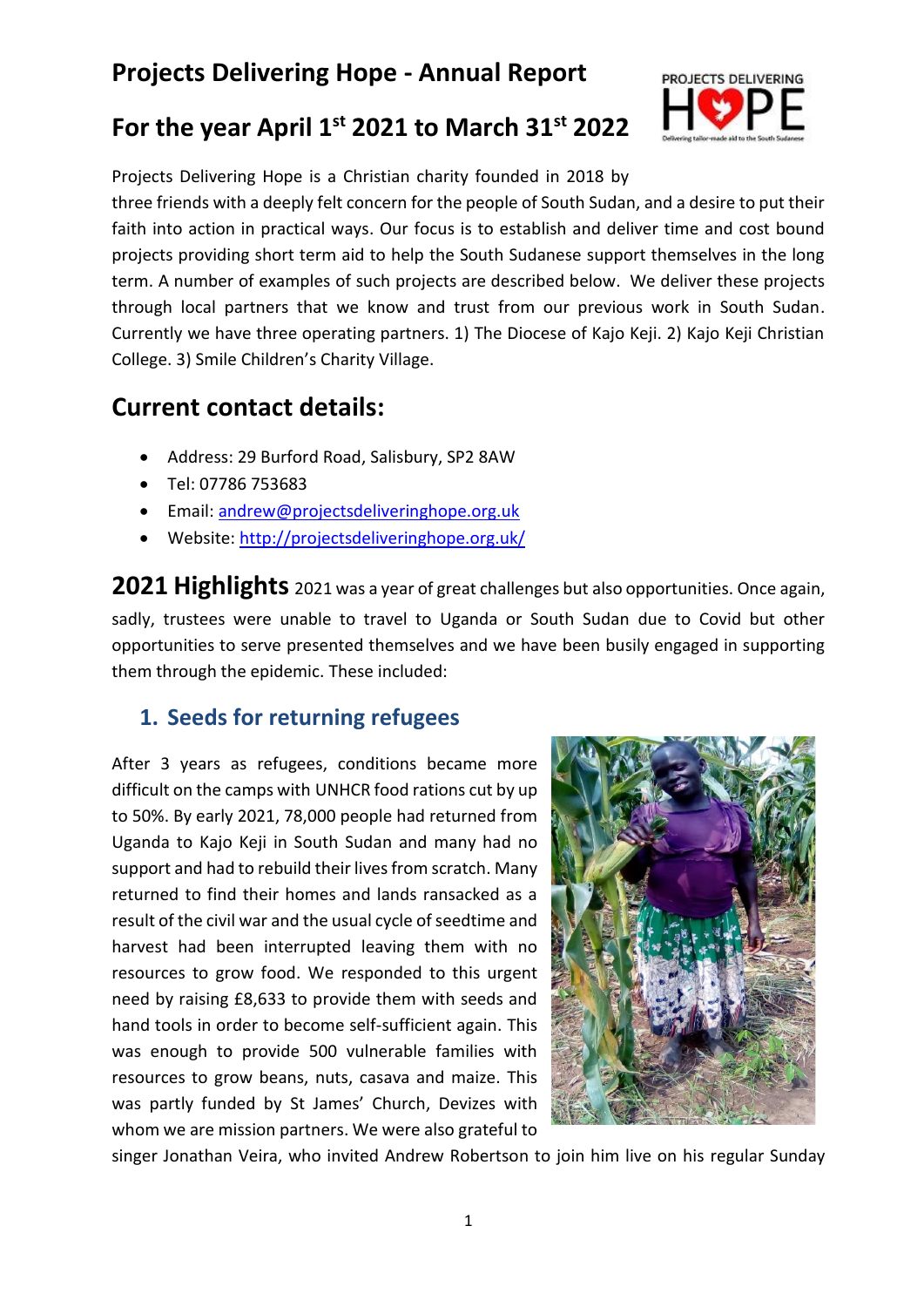evening YouTube show and interviewed him about the seeds project to an online audience of several hundred. Over £2,500 was given as a result.

Seeds provide food not just for the current year but for the long term. This help was warmly received, and we received much positive feedback via our operating partner, the Diocese of Kajo Keji.

*"Thank you for the support for the first harvest of ground nuts. I'm expecting a bean harvest in the coming months and have ground nut seeds for the next season… may God bless the donors",* **Pena Moses, a farmer from Limi Boma**

*"I'm very happy for what has been done. I urge all those who have benefited to focus on sustaining what we have started. I am getting ready to prepare land by January 2022 and I encourage others to do the same if we are to realise good produce next year"* **Tongu Amos**

*"I am happy I can get maize grains to feed my family and store some seeds for next planting season"*

**Kiden, a farmer from Gbongoroko, Kinyiba**

*"I have harvested my ground nuts and maize. I am very happy I will not need to buy seeds next year as I'm going to store some of my produce."* **Ngolija Simon**

### **2. Kajo Keji Christian College.**

Early in 2021, we completed a merger with the Friends of Kajo Keji Christian College. This had been set up by former college administrator Cathie Rutter who had subsequently retired to the UK. Cathie now serves on our Board of Trustees with special responsibility for our relationship with the college. The college is led by principal Rev. James Lule who is an inspirational and dedicated leader. The college trains Anglican clergy, lay pastors, schoolteachers and management courses. There are over 100 students. To celebrate this new relationship, we provided a grant of \$2,000 from our general fund to cover the cost of rewiring the office and the library. The building had undergone significant damage during the civil war, and this work had to be completed before the college could move back from Uganda where they had set up temporary facilities. Later in the year we were delighted to receive a donation of £2,000 from the Holtham Family Trust (via Bishop Nicholas – former Bishop of Salisbury) which was sent to the college to replace stolen solar panels to power the computer system. Further funding was provided by Holy Trinity Ripon to provide latrines.

### **3. Charcoal Bread Ovens**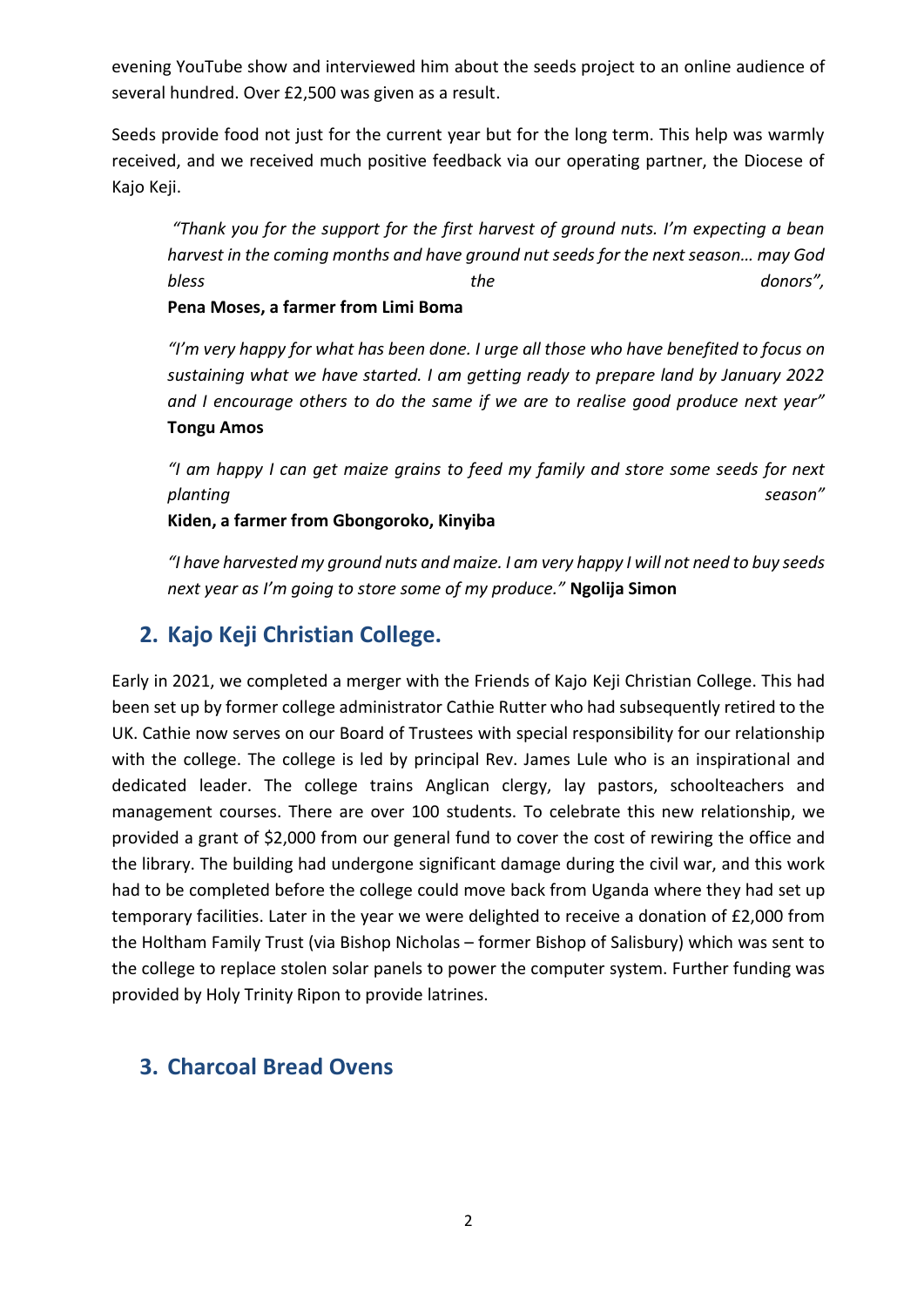Following our initial project in 2021, a further 10 (total 20) charcoal bread ovens were provided with funds raised by our supporters. The charcoal bread ovens were manufactured locally and distributed to ten Mothers' Union groups. These groups have now set up local community savings groups. They have received training in bread making and in managing the 'business' and are now able to support their families and local communities.



### **4. Business Training and Savings Groups**

It has sadly not been possible for us to run a  $2<sup>nd</sup>$  business training workshop since the first one in 2019 due to Covid related travel restrictions. However, we agreed to extend the annual grant to the Diocese of Kajo Keji towards the employment of a Savings Group Facilitator by one year in order to provide extra support. This has allowed the groups to receive additional help, support and encouragement throughout the pandemic. In line with Five Talents policy however, the grant will conclude at the end of March 2022 as it is considered that after 3 years of support, the groups should be self-sustaining. Trustees hope to make a trip over to north Uganda in the next 12 months for meetings with our partners and to assess the need for a further training workshop.

### **5. Home Vegetable growing**



At the request of the Mother's Union, we provided a grant of £2,000 to mobilise and train 100 young mothers in vegetable gardening so they could establish small businesses, selling vegetables as well as feeding their families. It makes use of the small

plots of land provided by the United Nations in the Ugandan refugee camps.

The project achieved:-

• Much needed food for 1000's of South Sudanese people in refugee camps.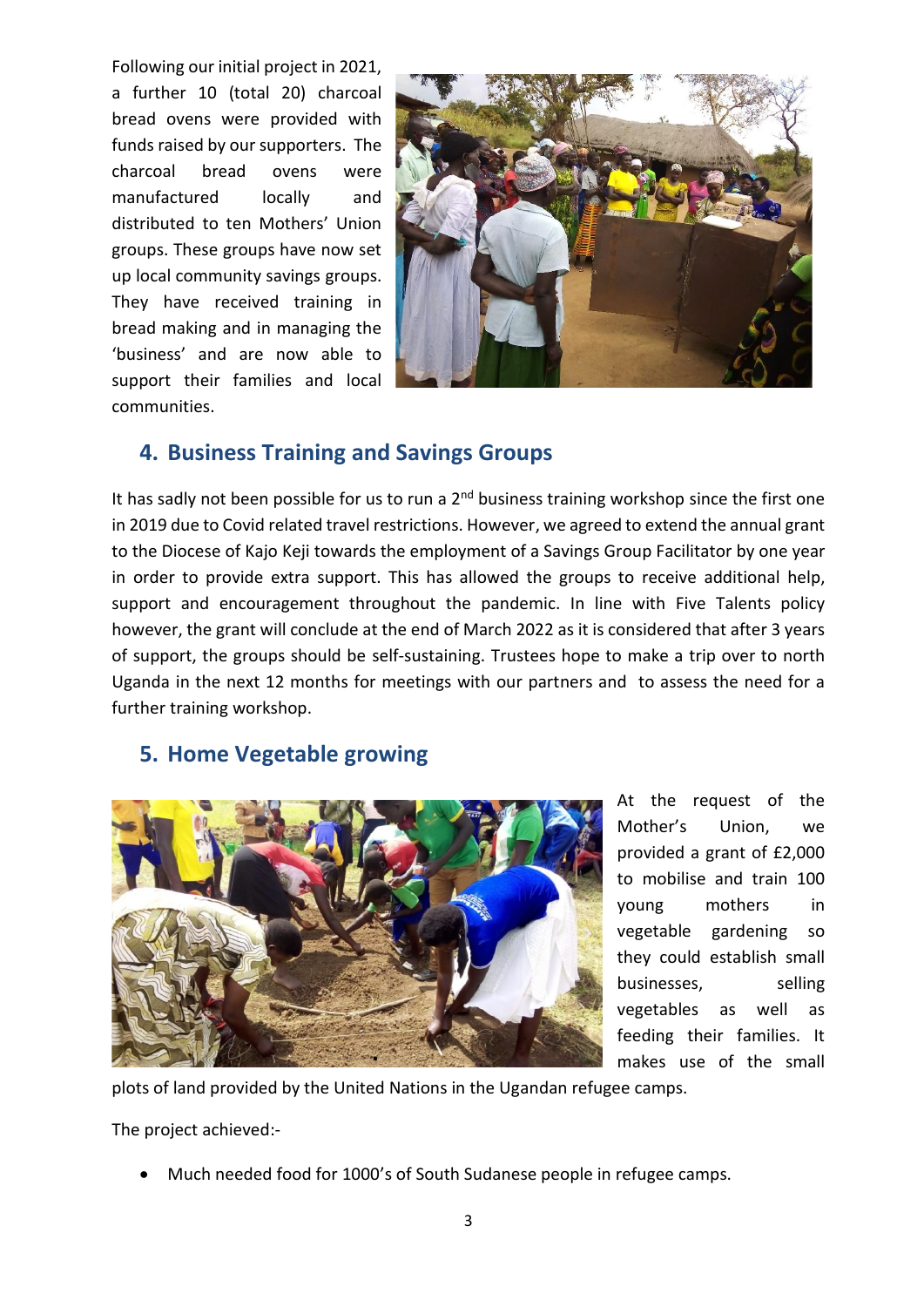- An income for 100 women
- Equipped women in urban farming, providing useful life skills
- Empowered women with entrepreneurial skills, as they worked together and established savings groups.



### **6. Smile Children's Charity Village**

The Smile Village was set up in early 2021 and provided us with a new and additional South Sudanese

operating partner. It is led by Francis Candiga, who was known previously to 2 of the trustees. He is passionate about



the welfare of children and has dedicated his life to help meet their physical, emotional and spiritual needs. While working on the refugee camps in Uganda, Francis identified a number of children and young people who had been orphaned during the civil war and subsequent resulting hardships. Some of the older girls had become pregnant and left school early with no visible means of support. Using his own funds, Francis purchased a piece of land in Uganda in an area where many South Sudanese people had settled. He converted an existing building into accommodation and erected other buildings in which he now houses and educates over 30 children and young people. PDH initially provided him with a one-off grant of £1,000 to cover the cost of fencing and water tanks. Subsequently, we agreed to fund 2 projects.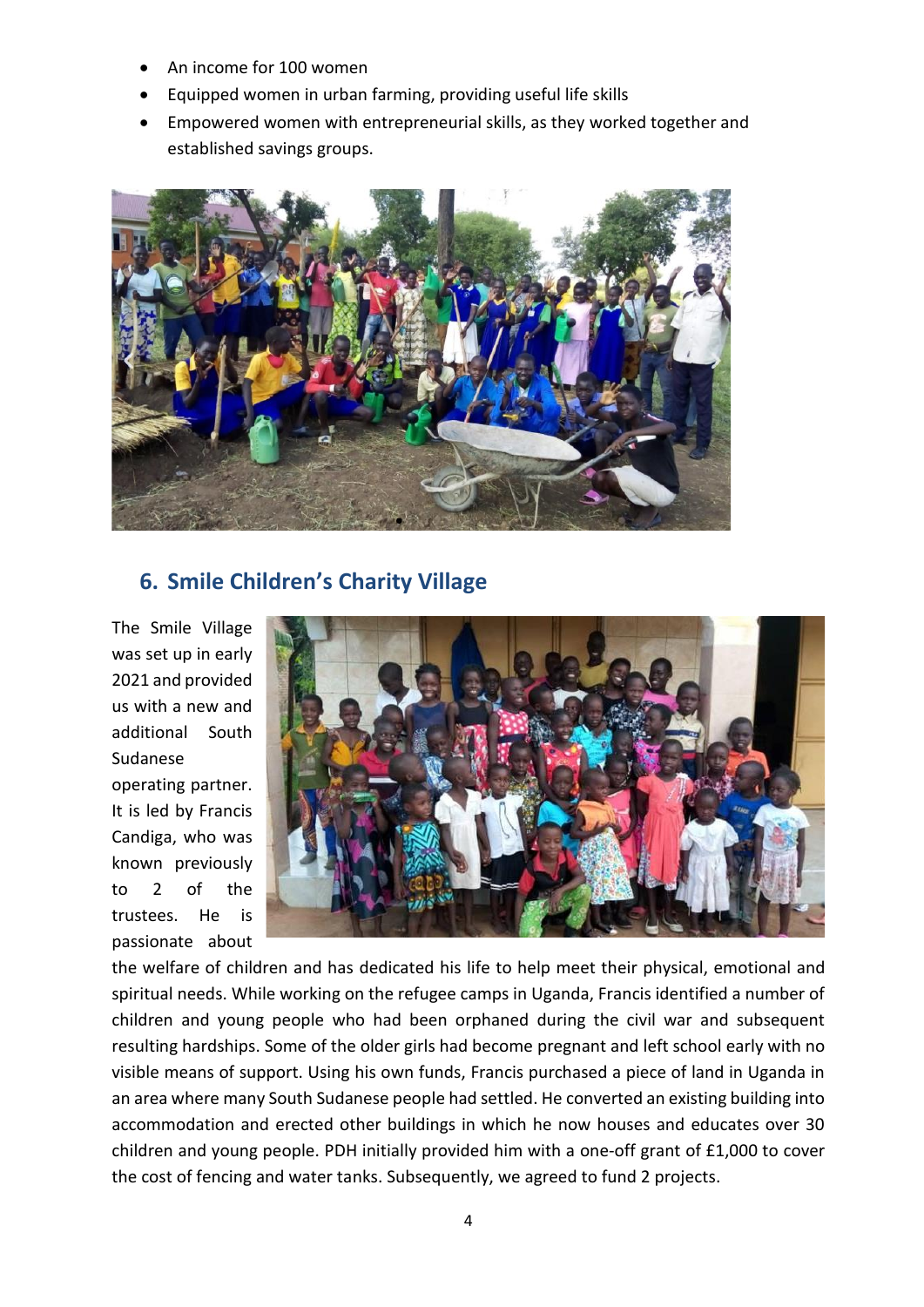

The first was to train 25 girls in hairdressing and tailoring, so that when they leave the village (some with babies) they will have the skills with which to earn a living. £4,800 was raised and sent to Francis who has now commenced the training course which will last 9 months. Trustees have been invited to the graduation ceremony in February 2023 and we hope to attend. We are grateful to St Paul's, Salisbury, who made this project the focus of the offering at one of their carol services when over £1,500 was raised. We also received a donation from a young couple as a contribution from their wedding gifts.

The second project was to raise £4,800 to set up a chicken farm within the Smile Village. This will be run as a business to help provide a sustainable financial future for the Village. The farm will commence with 1,000 chicks and provide employment for one person. No funding has as yet been received so this will be our first project in the new financial year.

# **Administration and Finance**

The merger with the Friends of Kajo Keji College has increased the size and scope of our work as well as our administration costs and turnover. We are pleased to have appointed Charlotte Bell as our administrator at the beginning of 2021 and this coincided with the merger and the resulting extra work. Our turnover increased from around £23,000 in 2020/21 to over £37,000 in 2021/22. This increase requires us to commission an independent examination of our accounts before they can be submitted to the Charity Commission. This is in hand.

Conscious of our need to comply with legislation we have now developed and adopted a Safeguarding Policy, Code of Conduct for trustees and volunteers and a Self-Disclosure Declaration Form.

In 2022/23 we will implement a new bookkeeping system.

# **Main challenges of 2021**

#### **1. Communication.**

One of our main challenges is communication. We regularly try various methods of communication such as emails, Zoom and WhatsApp. However, the challenges of poor connection speeds, coupled with the South Sudanese somewhat 'relaxed' cultural attitude to communication, does occasionally frustrate us, especially when trying to obtain feedback on completed projects. This has been made worse this year by not being able to visit and have face to face conversations. It has become increasingly apparent however, that this varies from partner to partner. While we find difficulty in communicating with one particular partner, the other two are much more keen to report back and are in regular touch with us.

#### **2. Fund Raising**

All charities' fund-raising efforts have been affected by Covid during 2021 and PDH is no exception. We fish from a relatively small pool and were it not for some larger sums from individuals, grant making bodies and church partnerships, we would have struggled to meet